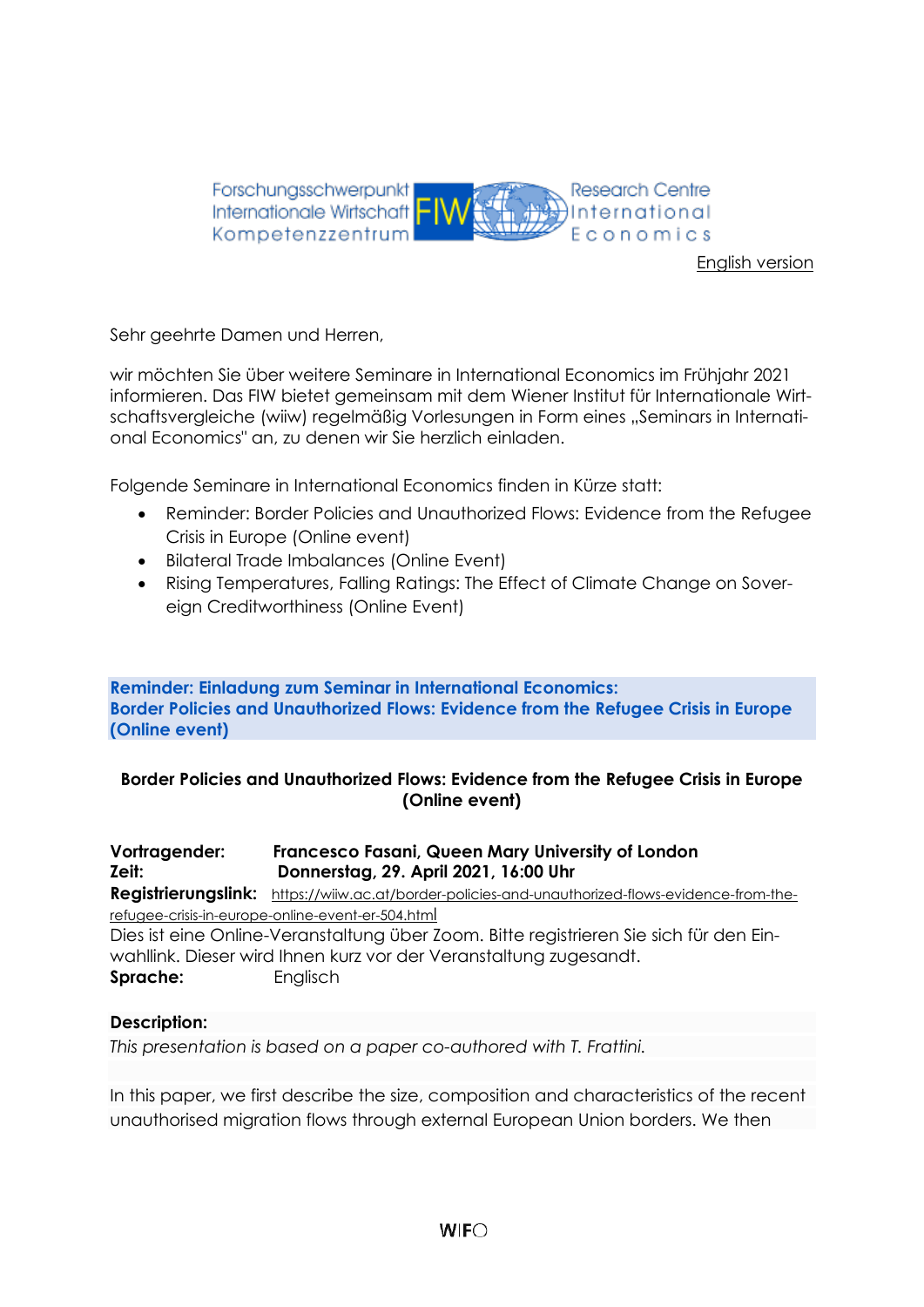assess the effectiveness of EU border enforcement policies in deterring or diverting migration flows across alternative routes. Our empirical analysis is based on a novel dataset of Frontex records on attempted illegal crossing by quarter, country of origin and route of entry in Europe for the period 2009-2017. These records are matched with a dataset - that we assembled - on the monthly EU budget spent on border enforcement and search and rescue operations on each route of entry. Our empirical analysis is threefold. First, we document the existence of a political cycle in enforcement spending at the external EU borders which is orthogonal to expected ows. Second, we use this result as a first stage to deal with the endogeneity of border policies and retrieve the causal impact of enforcement on unauthorized flows. Third, we analyse the effect of outsourcing border controls to a non-EU transit country (the 2016 EU-Turkey deal) on deterrence and diversion of unauthorized flows.

**Einladung zum Seminar in International Economics: Bilateral Trade Imbalances (Online event)**

## **Bilateral Trade Imbalances (Online event)**

| Vortragender: | Alejandro Cuñat, University of Vienna                                                     |
|---------------|-------------------------------------------------------------------------------------------|
| Zeit:         | Donnerstag, 6. Mai 2021, 16:00 Uhr                                                        |
|               | Registrierungslink: https://wiiw.ac.at/bilateral-trade-imbalances-online-event-e-516.html |
|               | Dies ist eine Online-Veranstaltung über Zoom. Bitte registrieren Sie sich für den Ein-    |
|               | wahllink. Dieser wird Ihnen kurz vor der Veranstaltung zugesandt.                         |
| Sprache:      | Englisch                                                                                  |

#### **Description:**

This presentation is based on a *[paper](http://www.zymek.eu/papers.html)* co-authored with Robert Zymek.

Bilateral trade imbalances are determined by aggregate trade imbalances, production and expenditure patterns, and trade barriers. We calibrate a dynamic manysector trade model to match the recent sectoral trade and production shares of 40 economies and the rest of the world. Through a variance decomposition and counterfactuals, the model allows us to assess the relative importance of these determinants for the observed variation in bilateral imbalances. Large pairwise asymmetries in residual trade "wedges" are needed for the model to match the data. These account for roughly 60% of the variation, with most of the rest due to differences in production and expenditure patterns. Aggregate trade imbalances play a minor role. A counterfactual trade policy which eliminates trade-wedge asymmetries would have sizeable effects on bilateral trade patterns and welfare. However, it would leave aggregate trade balances virtually unchanged.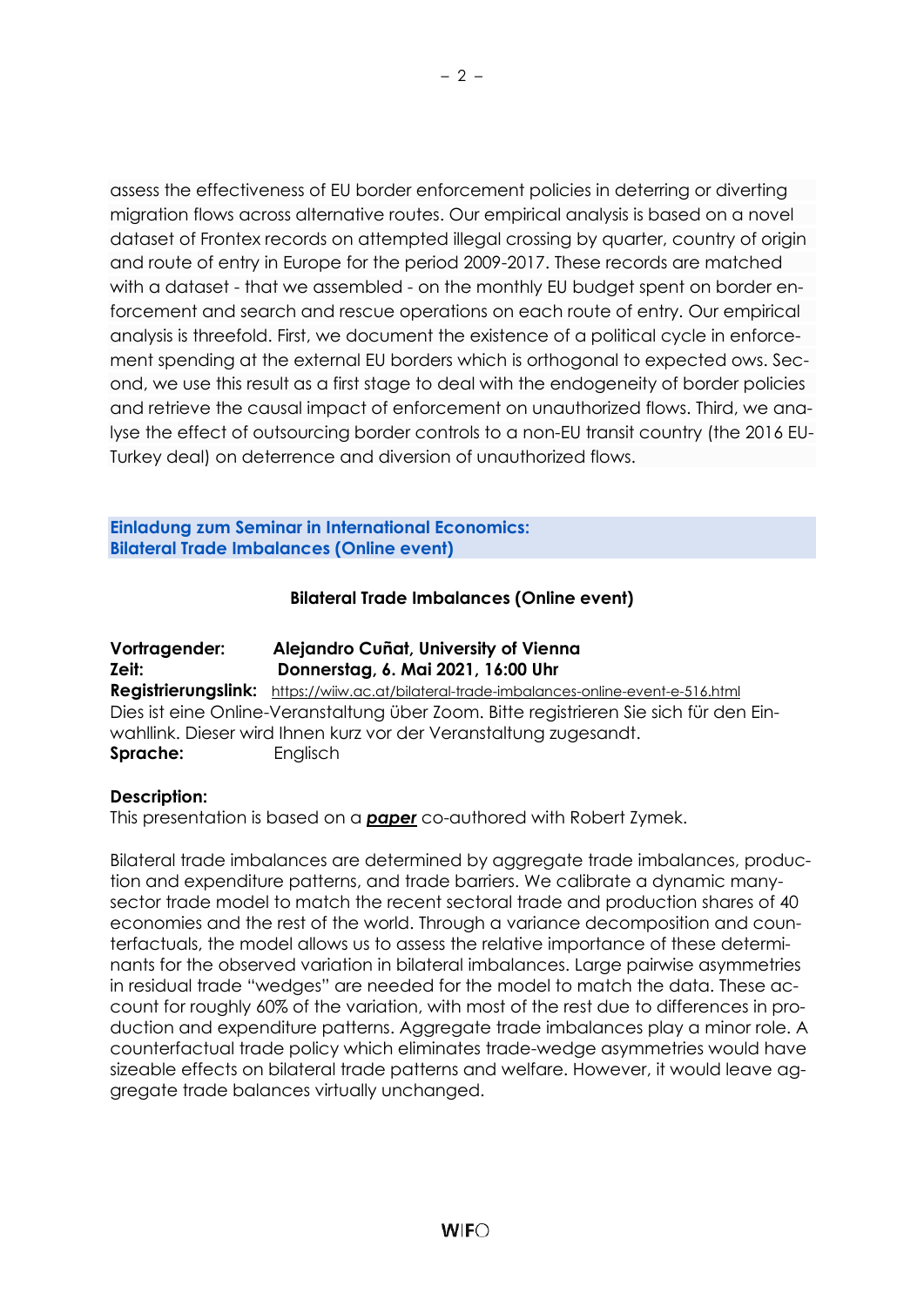#### **Einladung zum Seminar in International Economics: Rising Temperatures, Falling Ratings: The Effect of Climate Change on Sovereign Creditworthiness (Online event)**

– 3 –

### **Rising Temperatures, Falling Ratings: The Effect of Climate Change on Sovereign Creditworthiness (Online event)**

## **Vortragender: Matt Burke, Bennett Institute for Public Policy and University of East Anglia**

**Zeit: Donnerstag, 10. Juni 2021, 15:00 Uhr Registrierungslink:** [https://wiiw.ac.at/rising-temperatures-falling-ratings-the-effect-of-climate](https://wiiw.ac.at/rising-temperatures-falling-ratings-the-effect-of-climate-change-on-sovereign-creditworthiness-online-event-e-518.html)[change-on-sovereign-creditworthiness-online-event-e-518.html](https://wiiw.ac.at/rising-temperatures-falling-ratings-the-effect-of-climate-change-on-sovereign-creditworthiness-online-event-e-518.html) Dies ist eine Online-Veranstaltung über Zoom. Bitte registrieren Sie sich für den Einwahllink. Dieser wird Ihnen kurz vor der Veranstaltung zugesandt. **Sprache:** Englisch

#### **Description:**

## **The presentation is based on a** *[paper](https://ideas.repec.org/p/cam/camdae/2127.html)* **co-authored with Klusak, P., Agarwala, M., Kraemer, M. and Mohaddes, K.**

Enthusiasm for 'greening the financial system' is welcome, but a fundamental challenge remains: financial decision makers lack the necessary information. It is not enough to know that climate change is bad. Markets need credible, digestible information on how climate change translates into material risks. To bridge the gap between climate science and real-world financial indicators, we simulate the effect of climate change on sovereign credit ratings for 108 countries, creating the world's first climate-adjusted sovereign credit rating. Under various warming scenarios, we find evidence of climate-induced sovereign downgrades as early as 2030, increasing in intensity and across more countries over the century. We find strong evidence that stringent climate policy consistent with limiting warming to below 2oC, honouring the Paris Climate Agreement, and following RCP 2.6 could nearly eliminate the effect of climate change on ratings. In contrast, under higher emissions scenarios (i.e., RCP 8.5), 63 sovereigns experience climate-induced downgrades by 2030, with an average reduction of 1.02 notches, rising to 80 sovereigns facing an average downgrade of 2.48 notches by 2100. We calculate the effect of climate-induced sovereign downgrades on the cost of corporate and sovereign debt. Across the sample, climate change could increase the annual interest payments on sovereign debt by US\$ 22-33 billion under RCP 2.6, rising to US\$ 137-205 billion under RCP 8.5. The additional cost to corporates is US\$ 7.2-12.6 billion under RCP 2.6, and US\$ 35.8-62.6 billion under RCP 8.5.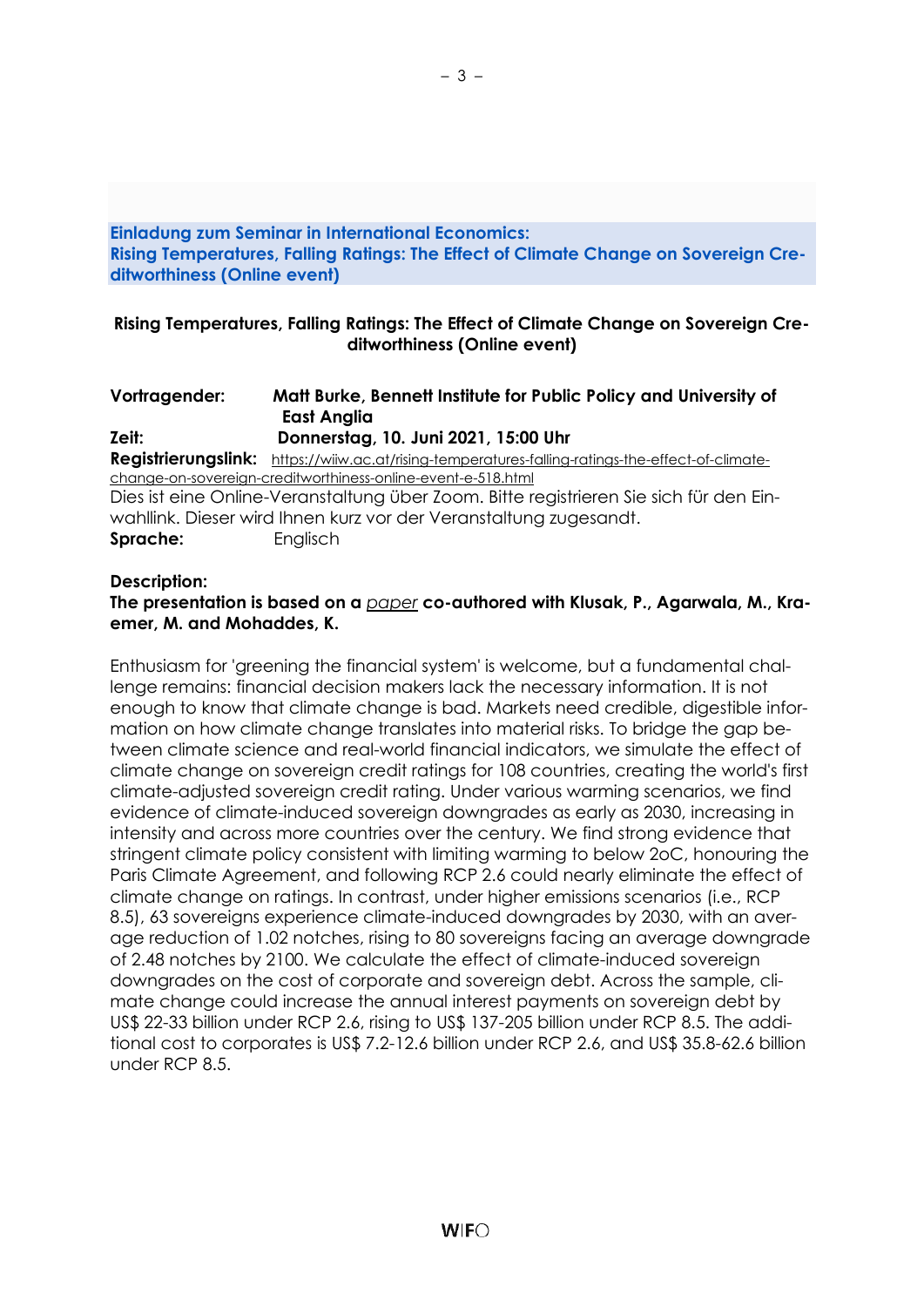Wir freuen uns über Ihre Teilnahme an den Veranstaltungen.

Mit freundlichen Grüßen Alexander Hudetz und Birgit Buschbom

FIW-Projektbüro

Es entspricht nicht unserer Philosophie Ihnen unerwünschte E-Mails zukommen zu lassen. Falls Sie keine weiteren E-Mails vom FIW erhalten möchten, schreiben Sie bitte an das [Projektbüro](mailto:fiw-pb@fiw.at) mit dem Betreff "Abmelden".

\_\_\_\_\_\_\_\_\_\_\_\_\_\_\_\_\_\_\_\_\_\_\_\_\_\_\_\_\_\_\_\_\_\_ *Der Forschungsschwerpunkt Internationale Wirtschaft (FIW) [\(https://www.fiw.ac.at/\)](https://www.fiw.ac.at/) ist eine Kooperation zwischen der Wirtschaftsuniversität Wien (WU), der Universität Wien, der Johannes Kepler Universität Linz und der Universität Innsbruck, WIFO, wiiw und WSR. FIW wird von den Bundesministerien BMBFW und BMDW finanziert.*

<span id="page-3-0"></span>Dear Sir or Madam,

Today we would like to inform you about further upcoming Seminars in International Economics in spring 2021. Together with the Vienna Institute for International Economic Studies (wiiw), FIW offers regular lectures in the form of a "Seminar in International Economics", to which we cordially invite you.

The following seminars in International Economics will take place in spring 2021:

- Reminder: Border Policies and Unauthorized Flows: Evidence from the Refugee Crisis in Europe (Online event)
- Bilateral Trade Imbalances (Online Event)
- Rising Temperatures, Falling Ratings: The Effect of Climate Change on Sovereign Creditworthiness (Online Event)

**Reminder: Invitation to Seminar in International Economics: Border Policies and Unauthorized Flows: Evidence from the Refugee Crisis in Europe (Online event)**

**Border Policies and Unauthorized Flows: Evidence from the Refugee Crisis in Europe (Online event)**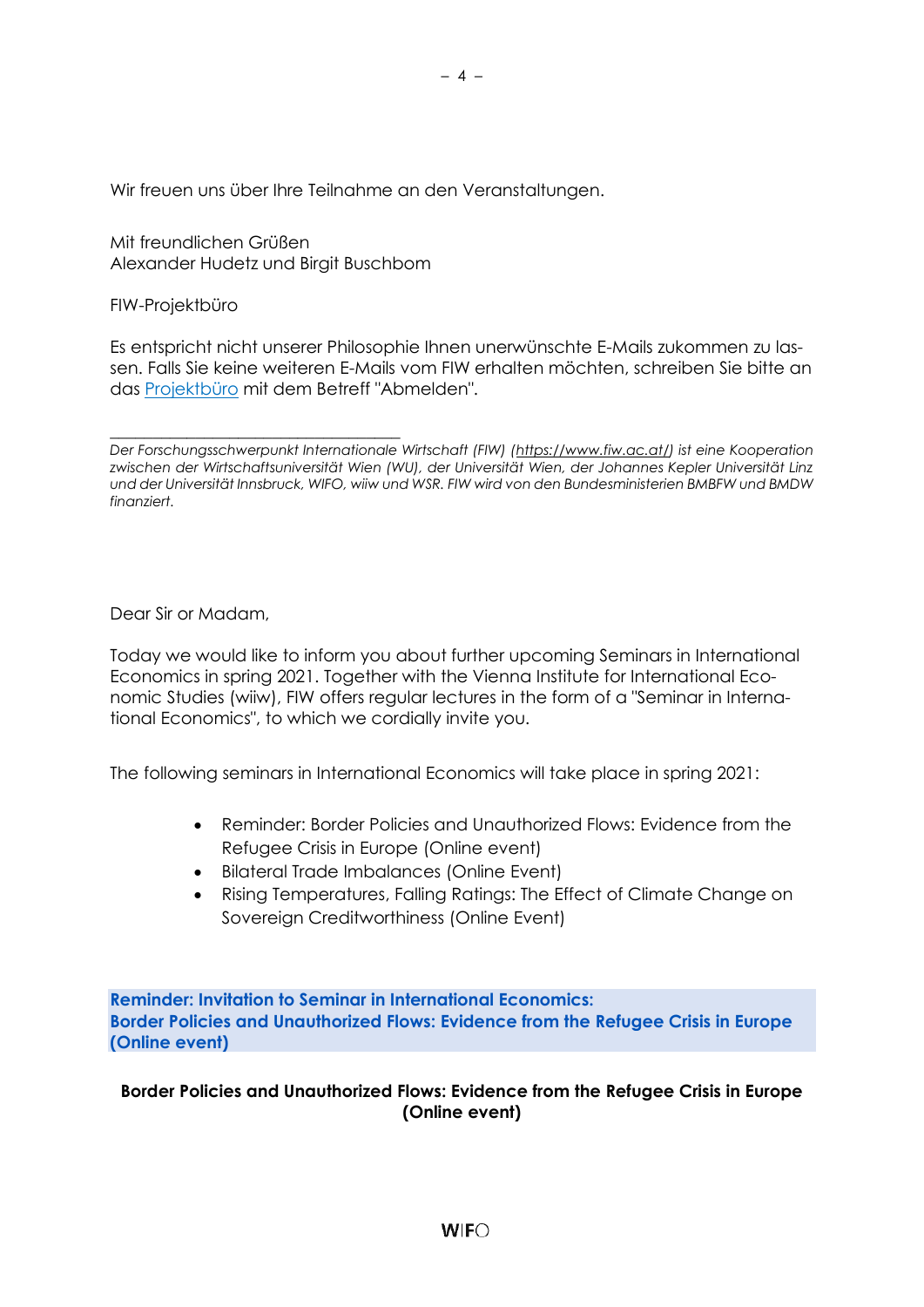| Speaker:                                                                                      | Francesco Fasani, Queen Mary University of London                            |
|-----------------------------------------------------------------------------------------------|------------------------------------------------------------------------------|
| Time:                                                                                         | April 29, 2021, 4:00 p.m.                                                    |
| <b>Registration link:</b>                                                                     | https://wiiw.ac.at/border-policies-and-unauthorized-flows-evidence-from-the- |
|                                                                                               | refugee-crisis-in-europe-online-event-er-504.html                            |
| This is an online event via Zoom. Please register for the dial-in link. The link will be sent |                                                                              |
| shortly before the event.                                                                     |                                                                              |
| Language:                                                                                     | English                                                                      |

### **Description:**

*This presentation is based on a paper co-authored with T. Frattini.*

In this paper, we first describe the size, composition and characteristics of the recent unauthorised migration flows through external European Union borders. We then assess the effectiveness of EU border enforcement policies in deterring or diverting migration flows across alternative routes. Our empirical analysis is based on a novel dataset of Frontex records on attempted illegal crossing by quarter, country of origin and route of entry in Europe for the period 2009-2017. These records are matched with a dataset - that we assembled - on the monthly EU budget spent on border enforcement and search and rescue operations on each route of entry. Our empirical analysis is threefold. First, we document the existence of a political cycle in enforcement spending at the external EU borders which is orthogonal to expected ows. Second, we use this result as a first stage to deal with the endogeneity of border policies and retrieve the causal impact of enforcement on unauthorized flows. Third, we analyse the effect of outsourcing border controls to a non-EU transit country (the 2016 EU-Turkey deal) on deterrence and diversion of unauthorized flows.

**Invitation to Seminar in International Economics: Bilateral Trade Imbalances (Online event)**

#### **Bilateral Trade Imbalances (Online event)**

| Speaker:                                                                                      | Alejandro Cuñat, University of Vienna                                 |  |
|-----------------------------------------------------------------------------------------------|-----------------------------------------------------------------------|--|
| Time:                                                                                         | May 6, 2021, 4 p.m.                                                   |  |
| <b>Registration link:</b>                                                                     | https://wiiw.ac.at/bilateral-trade-imbalances-online-event-e-516.html |  |
| This is an online event via Zoom. Please register for the dial-in link. The link will be sent |                                                                       |  |
| shortly before the event.                                                                     |                                                                       |  |
| Language:                                                                                     | English                                                               |  |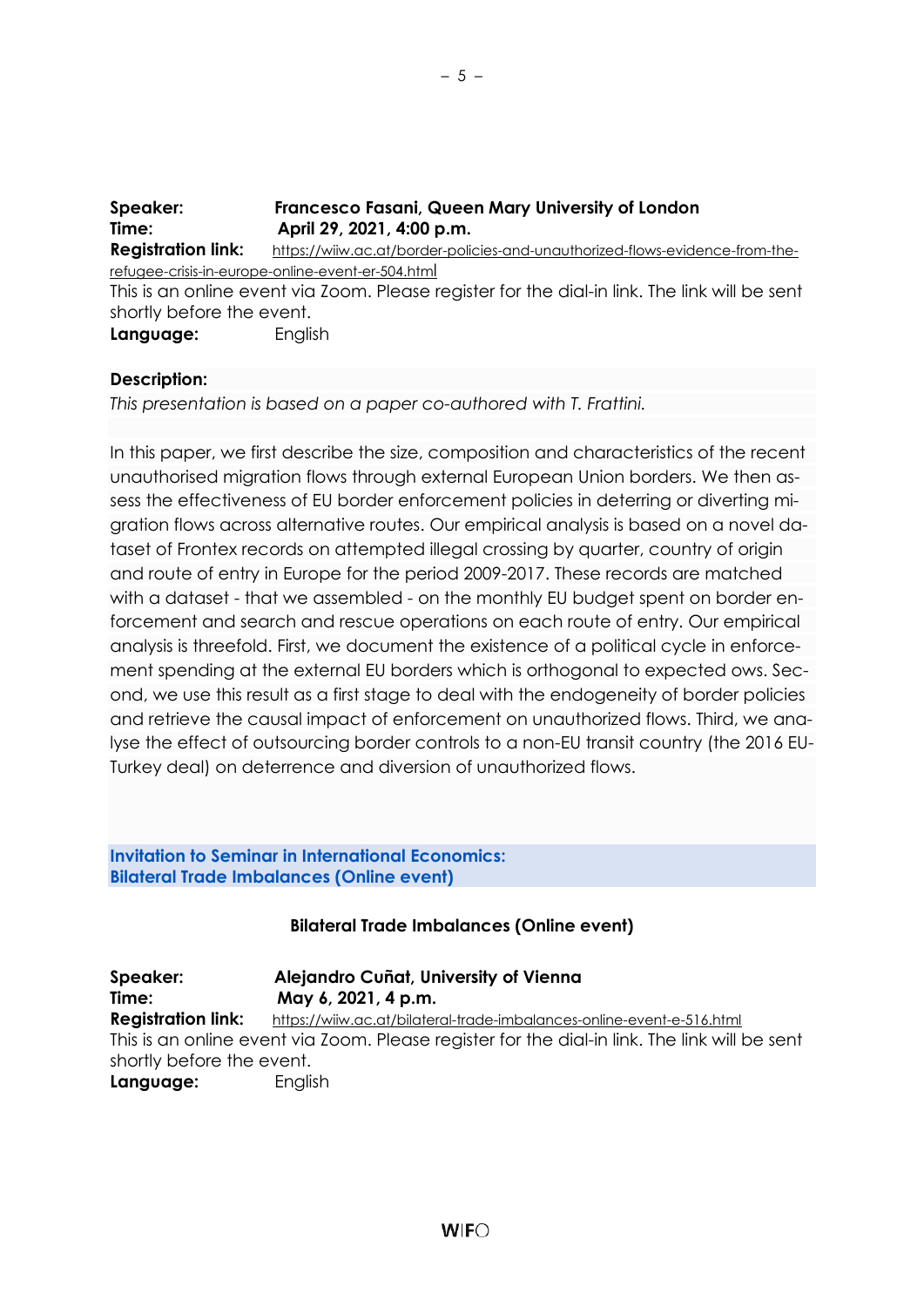#### **Description:**

This presentation is based on a *[paper](http://www.zymek.eu/papers.html)* co-authored with Robert Zymek.

Bilateral trade imbalances are determined by aggregate trade imbalances, production and expenditure patterns, and trade barriers. We calibrate a dynamic manysector trade model to match the recent sectoral trade and production shares of 40 economies and the rest of the world. Through a variance decomposition and counterfactuals, the model allows us to assess the relative importance of these determinants for the observed variation in bilateral imbalances. Large pairwise asymmetries in residual trade "wedges" are needed for the model to match the data. These account for roughly 60% of the variation, with most of the rest due to differences in production and expenditure patterns. Aggregate trade imbalances play a minor role. A counterfactual trade policy which eliminates trade-wedge asymmetries would have sizeable effects on bilateral trade patterns and welfare. However, it would leave aggregate trade balances virtually unchanged.

**Invitation to Seminar in International Economics: Rising Temperatures, Falling Ratings: The Effect of Climate Change on Sovereign Creditworthiness (Online event)**

### **Rising Temperatures, Falling Ratings: The Effect of Climate Change on Sovereign Creditworthiness (Online event)**

| Speaker:                  | Matt Burke, Bennett Institute for Public Policy and University of                                 |
|---------------------------|---------------------------------------------------------------------------------------------------|
|                           | <b>East Anglia</b>                                                                                |
| Time:                     | June 10, 2021, 3 p.m.                                                                             |
|                           | Registrierungslink: https://wiiw.ac.at/rising-temperatures-falling-ratings-the-effect-of-climate- |
|                           | change-on-sovereign-creditworthiness-online-event-e-518.html                                      |
|                           | This is an online event via Zoom. Please register for the dial-in link. The link will be sent     |
| shortly before the event. |                                                                                                   |
| Language:                 | English                                                                                           |

#### **Description:**

**The presentation is based on a** *[paper](https://ideas.repec.org/p/cam/camdae/2127.html)* **co-authored with Klusak, P., Agarwala, M., Kraemer, M. and Mohaddes, K.**

Enthusiasm for 'greening the financial system' is welcome, but a fundamental challenge remains: financial decision makers lack the necessary information. It is not enough to know that climate change is bad. Markets need credible, digestible information on how climate change translates into material risks. To bridge the gap between climate science and real-world financial indicators,